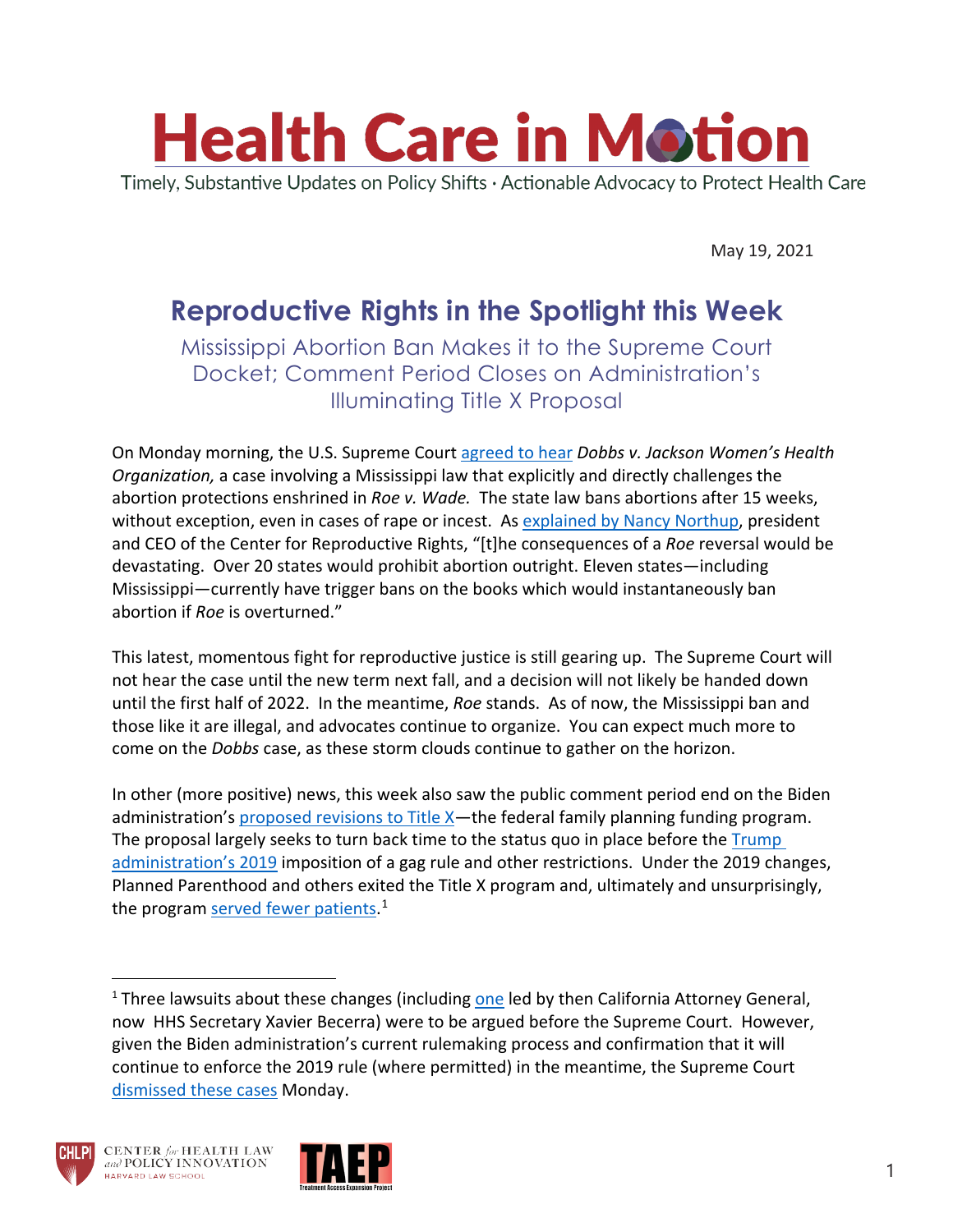*CHLPI, together with partner organizations in the HIV Health Care Access Working Group, submitted comments to the Title X proposed rule. Read our comments [here.](https://www.chlpi.org/wp-content/uploads/2013/12/HHCAWG-Title-X-Comment-Letter-FINAL.pdf)*

A welcome step in and of itself, the Biden administration's proposed rule also will likely strengthen this important program in the future. The administration's analyses of challenges, potential solutions, and approaches to reform in the Title X proposed rule are illuminating. Themes emerge that signal what health care advocates may expect from Biden's Department of Health and Human Services (HHS)—and key opportunities for advocates to influence the path forward.

- **Explicit focus on health equity.** Among other changes, the Title X proposed rule would consider the ability of an applicant to advance health equity as a criterion for awarding grant funds. The proposal insufficiently details what this might look like, but such centering of health equity is in line with [Biden's Executive Order On Advancing Racial Equity and](https://www.whitehouse.gov/briefing-room/presidential-actions/2021/01/20/executive-order-advancing-racial-equity-and-support-for-underserved-communities-through-the-federal-government/)  [Support for Underserved Communities Through the Federal Government,](https://www.whitehouse.gov/briefing-room/presidential-actions/2021/01/20/executive-order-advancing-racial-equity-and-support-for-underserved-communities-through-the-federal-government/) issued his first day in office and a core part of the administration's agenda.
- Addressing health care disparities across states. Some states have local policies in [place that restrict Title X funds from going to certain health care providers,](https://www.guttmacher.org/state-policy/explore/state-family-planning-funding-restrictions) such as those that offer abortion care. HHS asks for public comment on strategies to ensure that otherwise qualified providers are not excluded from program participation. The proposed rule recognizes that "state restrictions…unrelated to the ability to deliver Title X services undermine the mission of the program to ensure widely available access to services by the most qualified providers" and can have wide-reaching consequences, such as the creation of geographic deserts void of access to Title X providers. State variation in health care law and policy is a significant driver of disparity—Medicaid expansion still has not been adopted in a staggering 12 states—and we are excited to see HHS's new request for innovative responses on the issue.
- **Eye on social determinants of health.** The proposed rule also envisions an enhanced role for telemedicine in family planning services. We expect most programs under HHS' purview to permanently adopt this new normal in the coming year. The proposal is again sparse on details, but the focus on telehealth is, we hope, also indicative of another trend: a commitment to recognizing the role that social determinants of health play in health outcomes. In the [comments](https://www.healthlawlab.org/wp-content/uploads/2021/05/Public-Comment-from-CHLPI-to-Department-of-Health-and-Human-Services-about-HIPAA.pdf) to a recent care coordination rule interpreting federal patient privacy laws, CHLPI urged HHS to do more to support community-based organizations and community-clinical partnerships working to address health-related social needs. These needs include food insecurity and nutrition, the digital divide, and transportation issues, among others. The previous administration took positive steps in this direction with, for example, [a letter to state health officials highlighting opportunities to address SDOH in](https://www.medicaid.gov/federal-policy-guidance/downloads/sho21001.pdf)  [Medicaid and CHIP.](https://www.medicaid.gov/federal-policy-guidance/downloads/sho21001.pdf) Taken together, these developments show the positive direction of federal policy in this area. We cannot let this momentum subside.